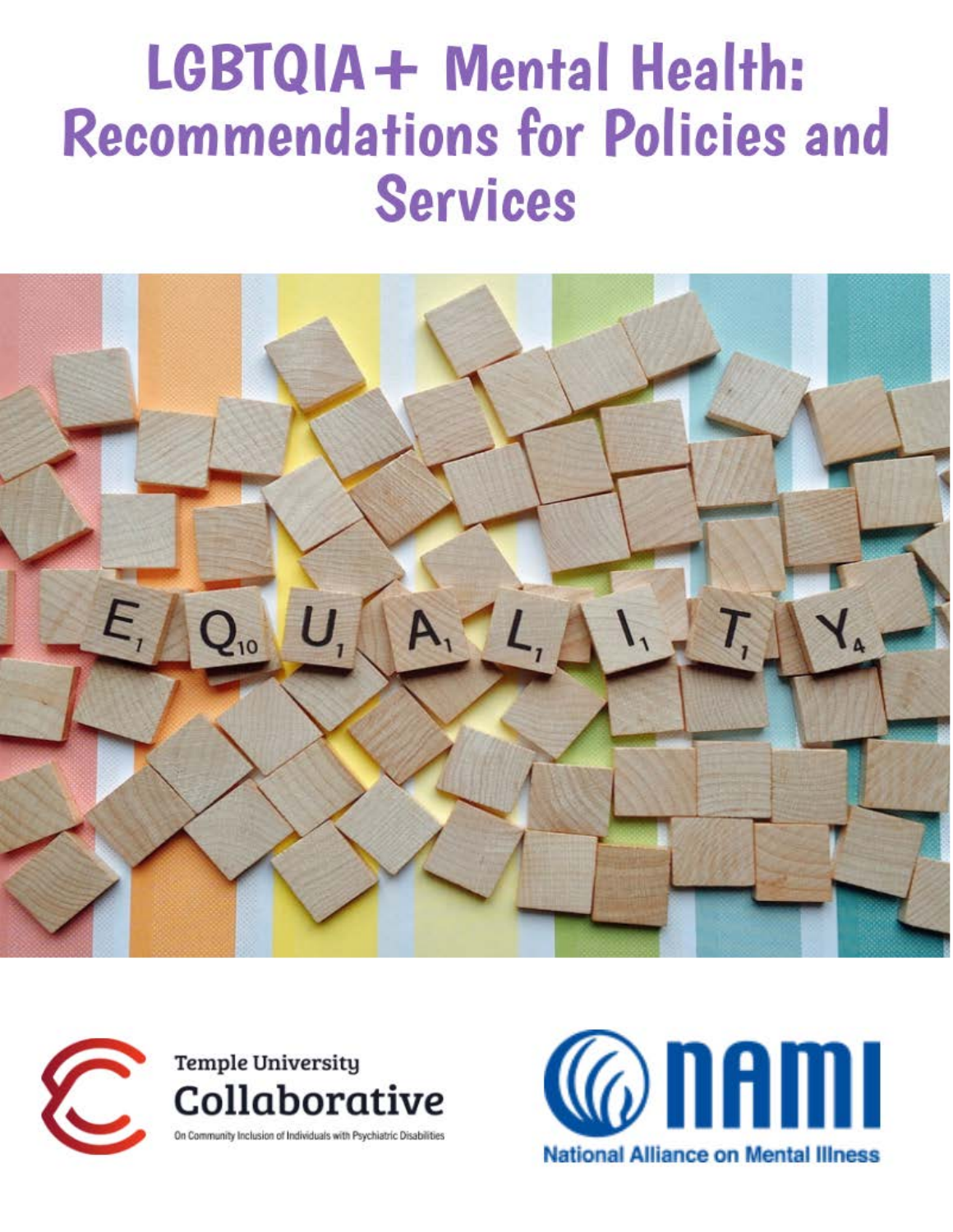

The National Alliance on Mental Illness (NAMI) is the nation's largest grassroots mental health organization dedicated to improving the lives of individuals and families affected by mental illness.

NAMI has over 1,100 affiliates in communities across the country that engage in advocacy, research, support, and education.

**www.nami.org**



The Temple University Collaborative on Community Inclusion, funded by the National Institute on Disability and Rehabilitation Research, is a rehabilitation research and training center devoted to promoting community integration for individuals with psychiatric disabilities.

The Collaborative, based at Temple University, is conducted in partnership with The Clearinghouse at the Mental Health Association of Southeastern Pennsylvania and Horizon House, Inc.

#### **tucollaborative.org**

This publication was developed by the National Alliance on Mental Illness (NAMI) and the Temple University Collaborative on Community Inclusion, with feedback and contributions from focus groups conducted by the authors with the Pink & Blues support group (Philadelphia). Our goal was to learn more about the participants' personal journeys toward mental health recovery and community integration. The information gathered from these focus groups informed the development of this booklet and will influence future resources and trainings designed to promote mental health recovery and community integration of LGBTQIA+ individuals**.**

*Special thanks go to Mark Davis, members of the Pink & Blues support group (Philadelphia) and the NAMI LGBTQIA+ Leaders Group for their valuable contributions of time, expert guidance and assistance in developing this publication.*

If you wish to use any material from this document, we recommend the following citation:

(2009) *LGBTQIA+ Mental Health: Recommendations for Policies and Services*. The Temple University Collaborative on Community Inclusion. Philadelphia; PA.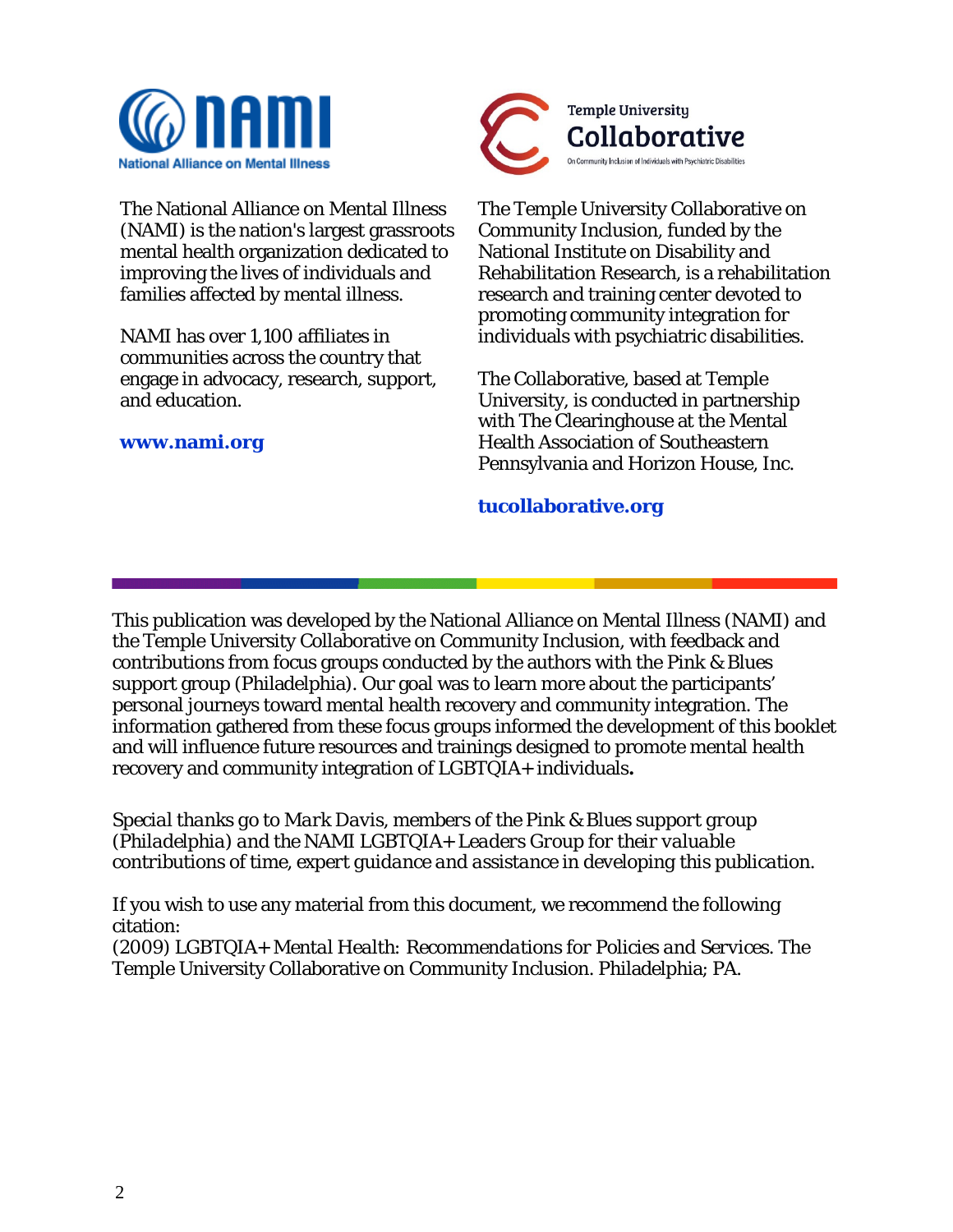## LGBTQIA+ Mental Health: Recommendations for Policies and Services

## **Introduction**

There is growing concern about the quality of mental health care received by individuals with mental illnesses who are gay, lesbian, bisexual, transgender, questioning or intersex (LGBTQIA+). These individuals often report limited access to mental health services, encountering an unwelcoming environment in mental health programs and receiving inadequate clinical and rehabilitative care. Policy makers and service providers can work to create change, ensuring that LGBTQIA+ individuals seeking mental health care have access to the same quality of services as everyone else.

Many people with mental illnesses need continuous, long-term support to manage their symptoms. However, mental health service providers may not adequately address the concerns of LGBTQIA+ individuals with mental illnesses.1 Some mental health staff may avoid the topics of sexual orientation and gender identity entirely, while others focus primarily on this topic and little else. Some imply that the individual's sexual orientation or gender identity should be a central aspect of his or her treatment or rehabilitation, while others ask mental health consumers to maintain a discreet silence on the topic. In neither case do individuals feel empowered to fully explore the issues of their lives – *all*  the issues of their lives – upon which recovery and community integration depend.

*It is often hard to speak to professionals about my needs or considerations because I find myself teaching them. You can't expect someone who is learning about the basics of your very existence to be helpful in providing guidance or suggesting paths to recovery.*

**– Pink & Blues focus group participant**

This publication is the companion to *A Mental Health Recovery and Community Integration Guide for LGBTQIA+ Individuals: What You Need to Know, <sup>2</sup>* a guide created by NAMI and the Temple University Collaborative on Community Inclusion to provide answers to important questions of LGBTQIA+ individuals who are seeking help with mental illnesses. This companion resource provides important considerations for service providers and policy makers, including an assessment of the barriers faced by LGBTQIA+ individuals seeking mental health care and recommendations for practical strategies to address these barriers, based on both a growing body of literature on the topic and the focus groups conducted by the authors.

The issues raised in areas such as housing, employment, social roles, religion and spirituality, treatment and rehabilitation, as well as transgender/transsexual issues, emerge in the context of

<sup>1</sup> Lucksted, A. (2004). Lesbian, gay, bisexual and transgender people receiving services in the public mental health system: Raising issues. *Journal of Gay & Lesbian Psychotherapy, 8, 25-42.*<br><sup>2</sup> Copies of *A Mental Health Recovery and Community Integration Guide for GLBTQI Individuals: What* 

*You Need to Know*, a colorful 12-page booklet, can be previewed and purchased at www.nami.org/glbt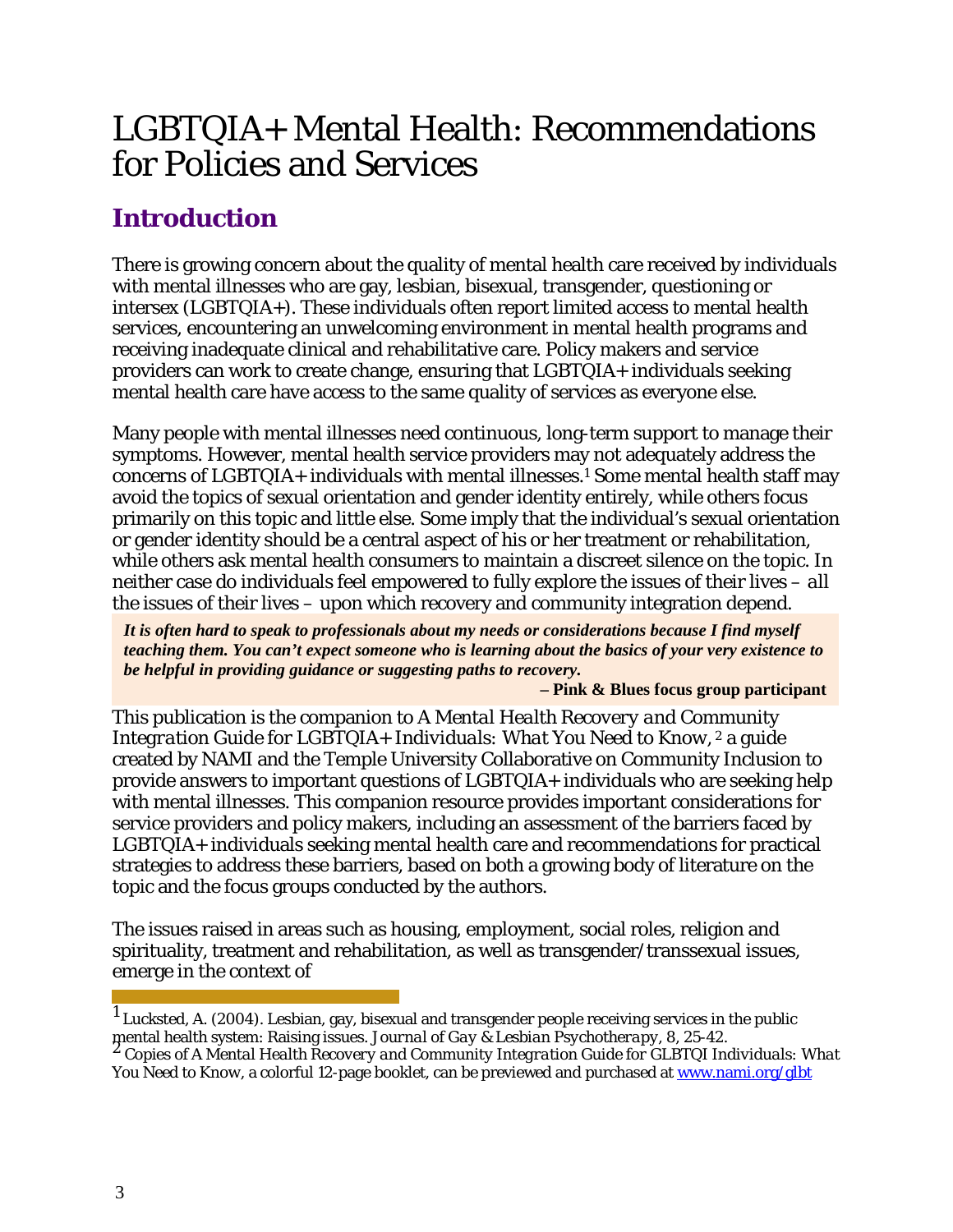an increasing focus within public mental health systems on the concepts and principles of both recovery and community integration.3 The recommendations seek to ensure not only that LGBTQIA+ individuals with mental illnesses receive more support, but also that those supports promote personal recovery and encourage healthy community integration.

It is important to view this document as a starting point to acquiring the necessary base of knowledge for creating more supportive policies and services for LGBTQIA+ individuals with mental illnesses. It is imperative that these individuals and their families be at the forefront of a collaborative process when changes to policies and services are considered.

## **Recovery**

In this document, we refer to recovery as a critically important goal for mental health service systems. SAMHSA defines recovery as a "journey of healing and transformation enabling a person with mental health problems to live a meaningful life in a community of his or her choice, while striving to achieve his or her full potential."

Similar to many other individuals with mental illnesses, LGBTQIA+ individuals with mental illnesses personalize recovery in terms such as "being responsible for your own actions", "moving on with your own life," "being free of symptoms and functioning independently" and "creating a comprehensive life plan that minimizes the negative impact of illness and promotes the ability to create a stable approach to life's challenges."

Recovery goals are as important to LGBTQIA+ individuals with mental illnesses as they are to anyone else, although their recovery journeys are likely to include a variety of additional concerns and challenges.

## **Community Integration**

Community integration is the opportunity to live in the community and be valued for one's uniqueness and abilities like everyone else. It is a fundamental right of all people, regardless of sexual orientation and/or identity. Community integration should result in the presence and participation of people with mental illnesses in the community similar to the presence and participation of individuals without disabilities.4

Individuals promoting community integration help those with mental illnesses seek opportunities to participate in fulfilling aspects of community life. This may include living in a comfortable home, working at a stable and sustainable job, developing new friendships, playing rewarding family roles, contributing to civic life, participating in a

<sup>3</sup> Hogan, M.F., The President's New Freedom Commission: Recommendations to Transform Mental Health Care in America. Psychiatric Services, 2003. 54(11): p. 1467.

<sup>4</sup> Salzer, M., *Introduction*, in *Psychiatric Rehabilitation Skills in Practice: A CPRP Preparation and Skills Workbook*, M. Salzer, Editor. 2006, United States Psychiatric Rehabilitation Association: Columbia, MD.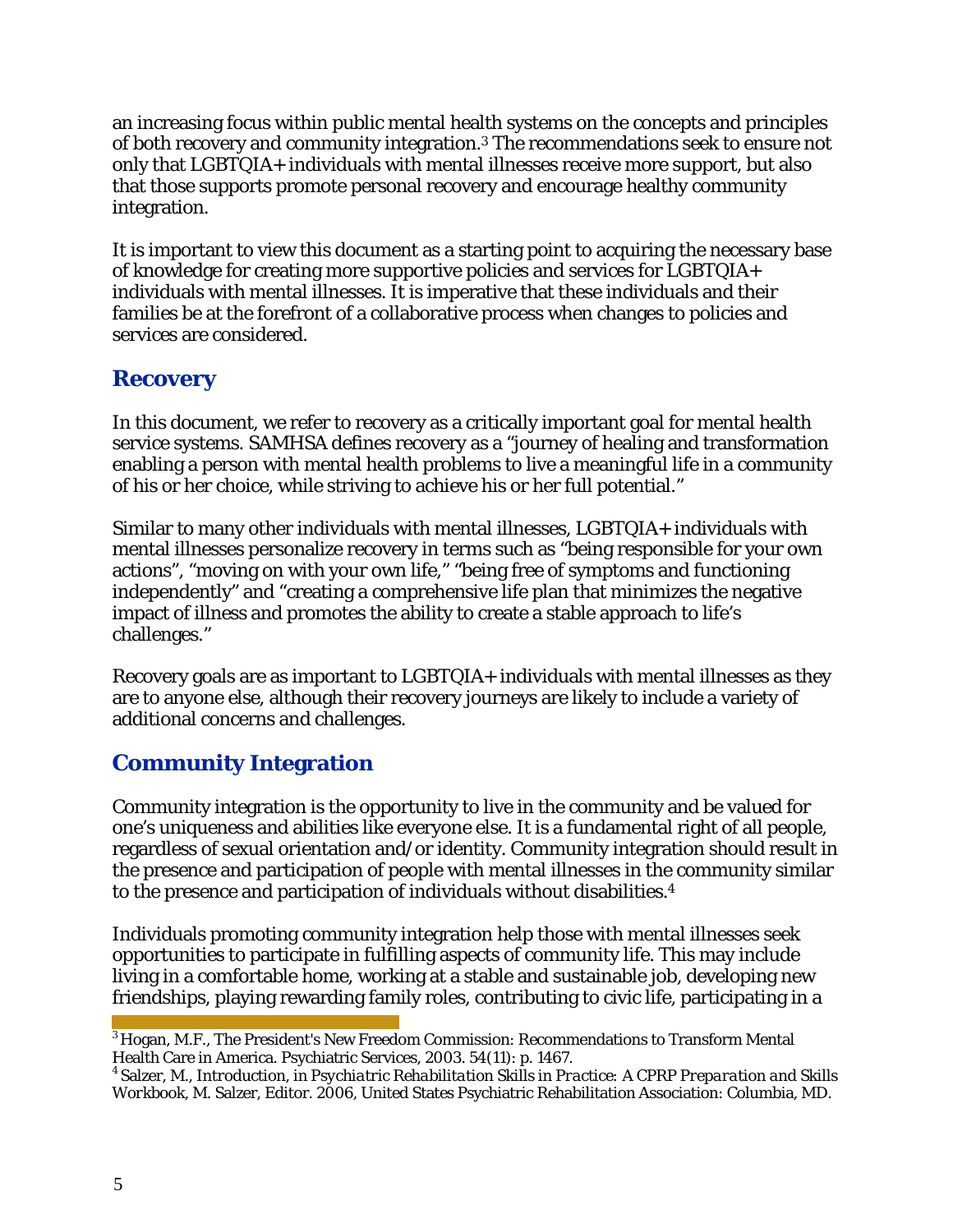religious congregation, etc.

## **Barriers and Supports for Recovery and Community Integration**

LGBTQIA+ individuals with mental illnesses may require disparate types of services and supports at different times in their lives. Ideal services are easily accessible, affordable, comprehensive, recovery-oriented and culturally and linguistically competent (supportive of an individual's identity and preferences). Unfortunately, some LGBTQIA+ individuals with mental illnesses describe the process of recovery and community integration as very complicated due to barriers related to the combined issues of sexual orientation or gender identity and a mental illness.

Among the most critical barriers to recovery and community integration are the stigma and discrimination associated with mental illnesses. For example, some individuals may decide not to seek appropriate mental health treatment or support because of such stigma and discrimination.5 Mental illnesses are often stigmatizing and so, too, can be identifying as gay, lesbian, bisexual, transgender, questioning or intersex. A LGBTQIA+ individual with a mental illness may experience *double stigma*, <sup>6</sup> many people experience prejudice within the LGBTQIA+ community because of their mental illnesses *and* experience discrimination within the mental health community because of their sexual orientation or gender identity. This can inhibit one's ability to speak openly and can be a major challenge in leading a life based on recovery concepts and striving for community integration.

*The stigma of mental illness can be profound in the LGBTQIA+ community, making the building of personal relationships even more difficult than usual and sometimes more difficult than in the straight community.*

The more layers to a person's identity, the greater the likelihood that potential barriers and biases will emerge. For example, an individual who identifies as African American, gay, HIV-positive and diagnosed with a mental illness may feel that each layer of this identity raises distinct barriers.

Barriers to recovery and community integration occur in many different settings. Many of the barriers listed below were raised in focus group discussions in the context of components of recovery and community integration. Corresponding supports to address these barriers are also identified in each of the categories. Barriers can only be truly overcome with the collaboration of LGBTQIA+ individuals with mental illnesses, providers and policy makers to expand upon this list of supports and strategies to implement them.

<sup>5</sup>*Mental health[: Overcoming the stigma of mental illness](http://mayoclinic.com/health/mental-%20health/MH00076)*. 2007

 $6$  Lucksted, A. (2004). Lesbian, gay, bisexual and transgender people receiving services in the public mental health system: Raising issues. *Journal of Gay & Lesbian Psychotherapy,* 8, 25-42.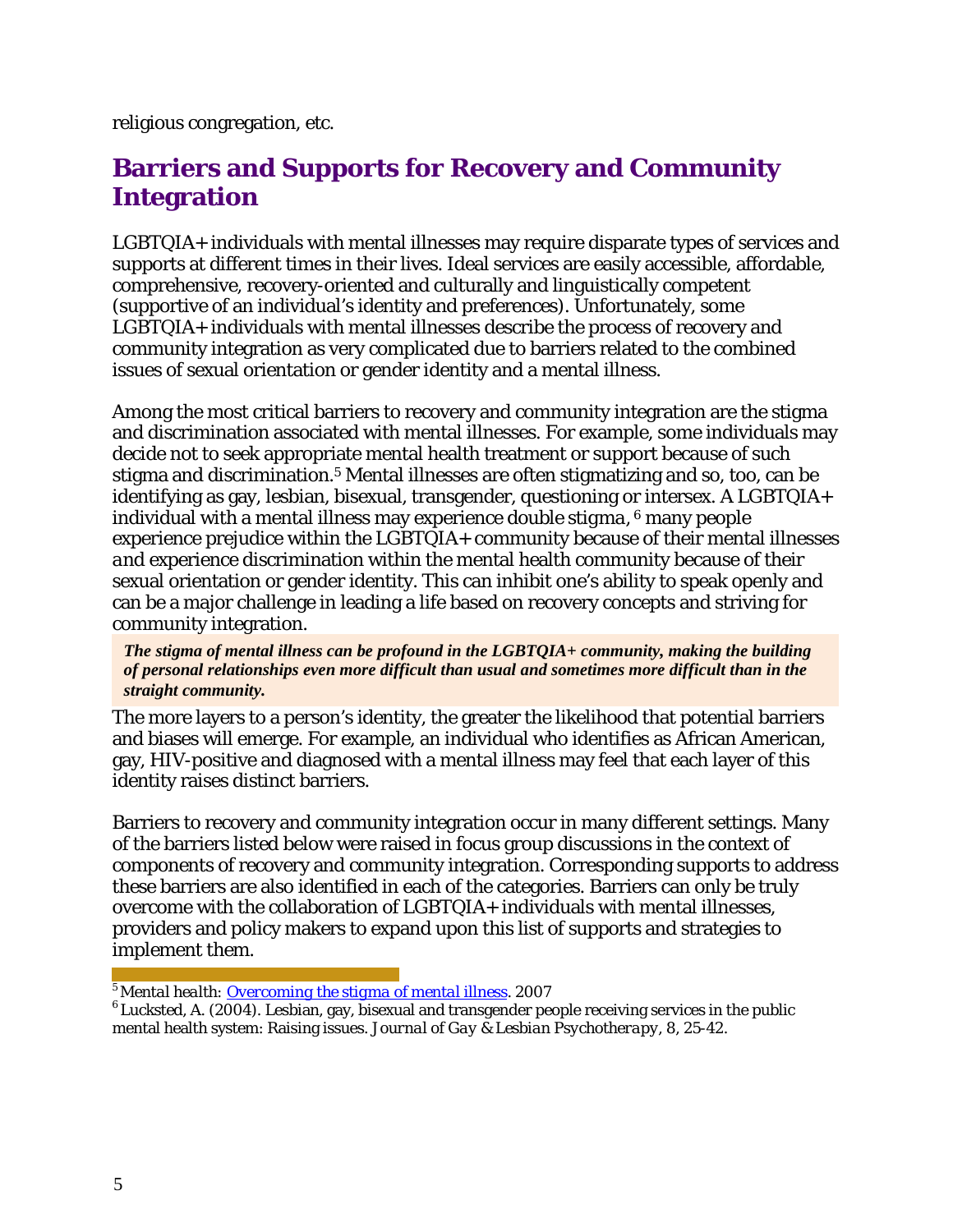In addition to LGBTQIA+-friendly or -affirming services, there are also mainstream resources included in this guide, as they can be essential to full community participation. However, given that many mainstream resources are not necessarily tailored to this population and given the potential for discrimination, providers and advocates must lend ongoing encouragement and support to LGBTQIA+ individuals with mental illnesses who seek out or rely on mainstream resources. Supporters can help these individuals seek recovery by using mainstream resources, helping them develop strategies for confronting discrimination. Furthermore, supporters can educate community-based providers of mainstream resources on the importance of creating a welcoming and inviting environment for all individuals, regardless of disability status, gender identity or sexual orientation.

## **Housing**

Barriers: A variety of issues may arise to diminish the ability of an individual who identifies as LGBTQIA+ and having a mental illness to obtain decent, safe and affordable housing. On the one hand, LGBTQIA+ individuals with mental illnesses have spoken about the advice they receive from residential providers to hide their sexual orientation or identity. On the other hand, some individuals who choose to remain discreet about their sexual orientation or identity have been strongly encouraged by staff to "out" themselves in supported housing environments. Still others experience the unwarranted disapproval of residential staff, which discourages any expression of their sexual orientation and/or gender identity. LGBTQIA+ individuals may be treated with suspicion, assumed to be sexual predators toward same-gender staff and other clients (including roommates), watched closely by residential staff and/or have their behavior overly scrutinized by residential staff and fellow clients. LGBTQIA+ individuals also report experiencing high levels of harassment, discrimination and even physical assault with staff disregarding or blaming the victim.<sup>7</sup>

Supports: There are many different types of housing programs that offer support to people with mental illnesses, helping people to stabilize their lives in the community, avoid re-hospitalization and work toward residential independence. Supervised group homes and programs that assist people to live in their own apartments are valuable opportunities for some. Housing First<sup>8</sup> is an increasingly well-regarded model in which people with mental illnesses are quickly helped to obtain independent housing and provided additionally requested support services to sustain their independence. LGBTQIA+ individuals with mental illnesses may also benefit from information about local human rights groups that work to support the rights of LGBTQIA+ individuals, as well as others, to live where they choose. For instance, the Philadelphia Commission on Human Relations and the Philadelphia Fair Housing Commission9 work to support the rights of LGBTQIA+ individuals and to enforce the Philadelphia Fair Practices Ordinance.10

Lucksted, A. (2004). Lesbian, gay, bisexual and transgender people receiving services in the public mental health system: Raising issues. *Journal of Gay & Lesbian Psychotherapy,* 8, 25-42. <sup>8</sup> End Homelessness

<sup>&</sup>lt;sup>9</sup> Philadelphia Government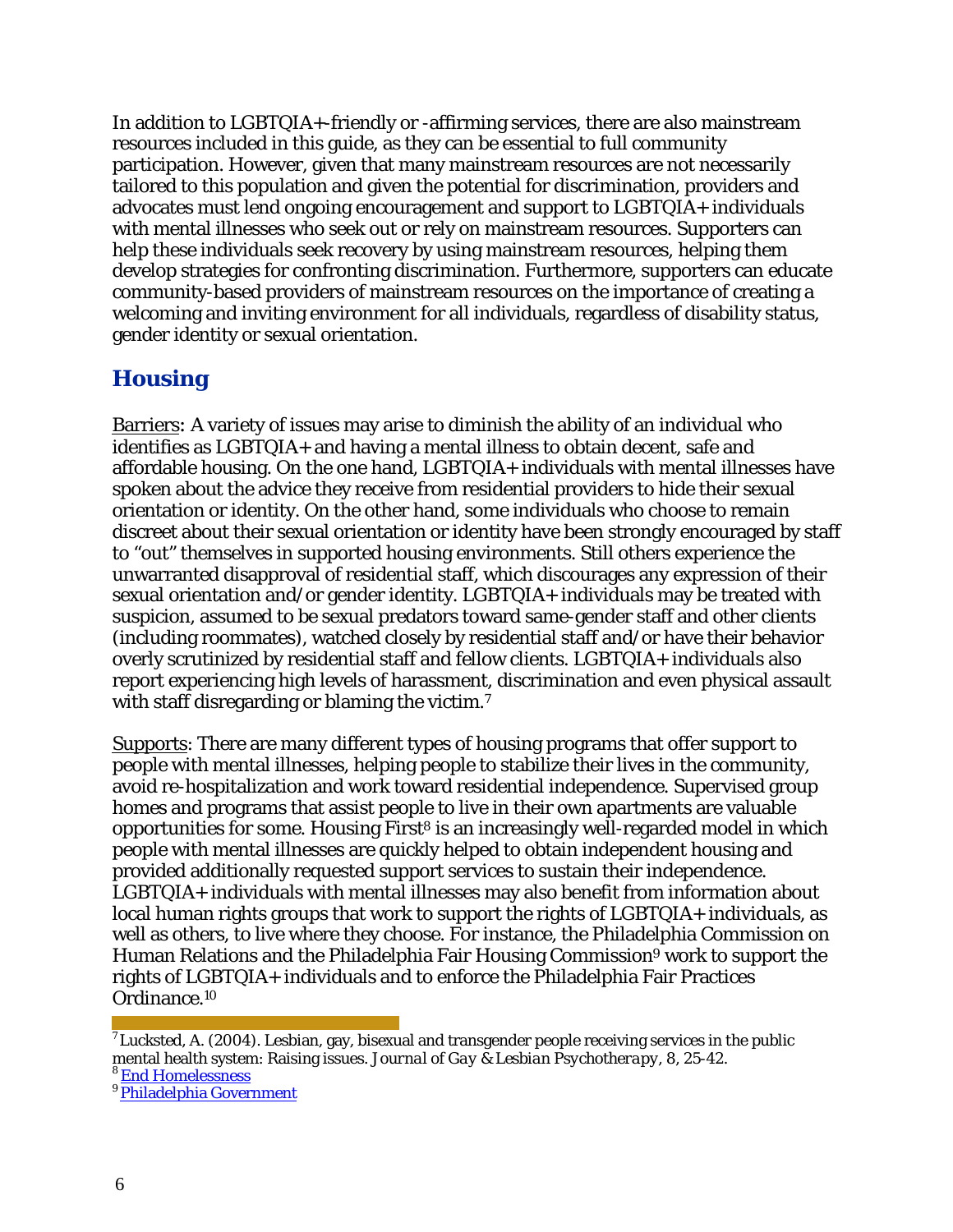## **Employment**

Barriers: Many of the traditional barriers to employment faced by people with mental illnesses may be intensified for those who also identify as LGBTQIA+ individuals. Individuals with mental illnesses often experience high levels of stress with a new job, fear losing support from Supplemental Security Income (SSI) and/or Social Security Disability Insurance (SSDI) and face a difficult decision on whether or not to disclose a history of mental illness to employers or co-workers. LGBTQIA+ individuals sometimes face additional concerns about employer prejudice throughout the hiring process as well as co-worker responses to their sexual orientation or identity.

Supports: There are many types of programs to help people obtain jobs. These include the job counseling services provided by many community agencies (including mental health agencies), workforce development programs and online resources (*e.g.*, monster.com) that have information on diversity and inclusion in the workplace.<sup>11</sup> LGBTQIA+ individuals may find LGBTQIA+-friendly job postings in local communityspecific media, such as the LGBT news Web site, *The Advocate,* career opportunities listings.<sup>12</sup> The Human Rights Campaign<sup>13</sup> can be a valuable resource for sample workplace policies, advice to workers and employers and legal information on LGBTQIA+ issues within the workplace.

Individuals with psychiatric disabilities can use their state's vocational rehabilitation programs. In addition, mental health programs may offer career counseling and assistance in finding and keeping a job. Some programs use the supported employment model. Supported Employment, <sup>14</sup> an evidence-based practice, emphasizes individualized supports, rapid placement into competitive jobs, on-the-job supports and long-term help in maintaining a career.

Education generally plays a central role in the search for a job or a career: The more education you have, the more likely you are to find an interesting and well-paying position. There is an abundance of educational opportunities in a variety of areas, including basic literacy programs and GED courses, vocational/technical schools, community colleges, for-profit technical institutes, four-year colleges and universities. Many of these offer an array of programs and make use of state and federal tuition grant and loan programs. Because of the Americans with Disabilities Act, most of these schools offer support to students with disabilities, particularly around accommodations, such as a note taker, to help these students succeed. Supported Education programs are currently only available at a handful of mental health agencies and universities, but are spreading rapidly. The Supported Education model is designed to help people enter or re-enter school, complete their education and secure employment in their chosen career. The supports under this model include providing individualized help through Educational Specialists, who help connect students with campus supports and community services.

<sup>11</sup> Diversity Inclusion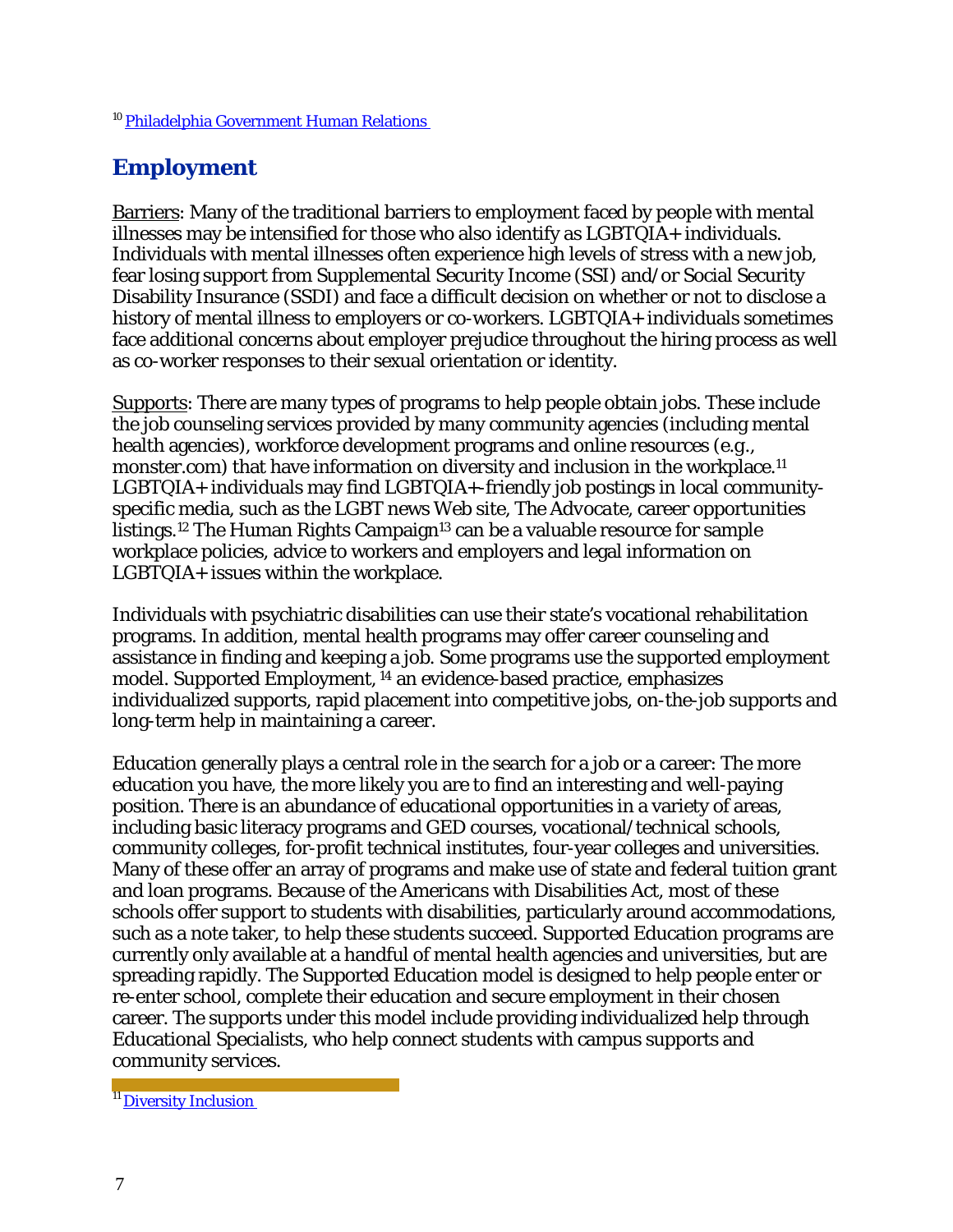<sup>12</sup> Caree[r Opportunities](http://www.advocate.com/career_opportunities.asp)<br><sup>13</sup> Learn more  $14$  More information

Horizon House Inc., <sup>15</sup> in Philadelphia, offers an array of education services, including adult education, GED instruction and Supported Education. The University of Illinois at Urbana-Champaign offers a variety of academic and nonacademic supports through its Division of Disability Resources and Educational Services.16 Some colleges have student-run advocacy and education groups, such as NAMI on Campus<sup>17</sup> and Active Minds, <sup>18</sup> for students with psychiatric disabilities. In addition, many campuses now have peer support groups for LGBTQIA+ individuals, which may be linked with campus counseling services.

#### **Social Roles**

Barriers: The aforementioned double stigma faced by LGBTQIA+ individuals with mental illnesses is particularly troubling within the realm of social roles. Just when these individuals need the reassurance, companionship and emotional strength provided by a social network, their mental illnesses and their sexual orientations and/or gender identities may interfere with family's and friends' ability to maintain social relationships with them.

Supports: All of us play a variety of roles, such as workers, homeowners and athletes; but some of the most meaningful roles are as family members, friends and intimate partners. Mental health programs often offer counseling and support in these areas; so do many LGBTQIA+ social services agencies, helping people to re-establish or enrich their relationships with family members, relearn the skills of friendship and develop healthy and responsible sex lives. LGBTQIA+ community centers<sup>19</sup> offer valuable social programming and may be sensitive to mental health needs.

Involvement in a wide array of leisure and recreational activities is good for nearly everyone; and LGBTQIA+ individuals with mental illnesses can often benefit from supportive programs that put them back in touch with a more active lifestyle, opening opportunities for new friendships and new interests. Many communities offer lots of ways for people to re-connect to their interests; and many mental health programs offer a chance for people to explore the arts, athletics and other social opportunities.

Social connections can be made through local gay community activities and special events. For example, International Front Runners<sup>20</sup> is an affiliation of LGBTQIA+ running/walking clubs in many of the larger cities around the world. In the United States, the group has chapters in more than 30 states and Washington, D.C..

Many find that the peer supporter model is one of the most effective ways to offer social, emotional and practical support. Both substance abuse and mental health providers have increasingly turned to the consumers of their services to offer encouragement in supporting others. This is also true within the LGBTQIA+ community. Many local groups offer opportunities for people to share their journeys with one another and draw support from people with whom they can easily identify. Sometimes such groups use one-to-one mentoring and sometimes they use group sessions for mutual support. In the mental health community, consumer-run programs are increasingly finding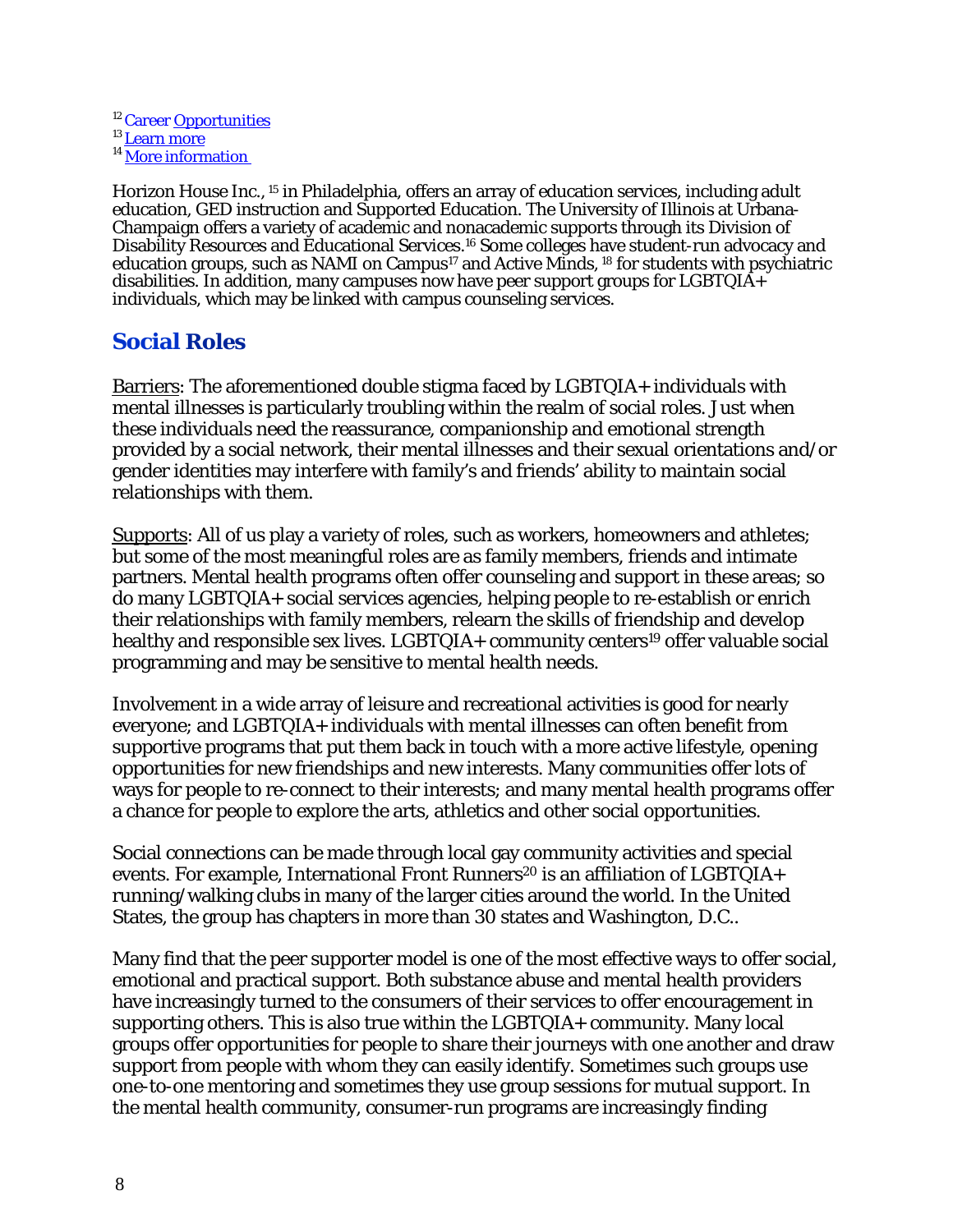financial support from their state and county mental health authorities.

NAMI's education and support programs, such as Family-to-Family, Peer-to-Peer and Connection Recovery Support Group, operate on the principles of peer/family member support.<sup>21</sup>

A few examples of peer support groups specifically for LGBTQIA+ individuals with mental illnesses include the Zappalorti Society, which operates through the Rainbow Heights Club in New York City, and Pink & Blues in Philadelphia. Both groups work to create a safe place for LGBTQIA+ individuals to explore recovery from mental illnesses and share resources that promote wellness.

 $19$  CenterLink provides a [directory of LGBTQIA+](http://www.lgbtcenters.org/) community centers across the country as well as in-depth information about services offered in each location

20 Front [Runners](http://www.frontrunners.org/)

## **Religion and Spirituality**

Barriers: Active engagement in religious communities and similar opportunities for spiritual self- expression are key components of the recovery and community integration journey for many individuals. Religion can be a rich source of emotional and social support, as well as a tool for coping. Religious communities vary in their acceptance of LGBTQIA+ individuals and/or individuals with mental illnesses. At one extreme, religious leaders and congregants may turn their backs on LGBTQIA+ individuals with mental illnesses who need their prayers and support. This can further isolate individuals at a time when connections with their faith communities are most important.

Supports: Every community has an array of opportunities for religious and spiritual expression and mental health programs are increasingly making efforts to connect consumers to local religious groups. Many communities have religious congregations that welcome LGBTQIA+ individuals. There may also be congregations specifically focused on meeting the religious needs of LGBTQIA+ individuals.

The Affirmation: Gay and Lesbian Mormons<sup>22</sup> and the Al-Fatiha Foundation<sup>23</sup> are two examples of organizations that promote equality and spiritual acceptance regardless of sexual orientation and identity. The Pennsylvania Office of Mental Health and Substance Abuse Services' Spiritual Supports Facilitation initiative helps consumers connect with the spiritual supports of their choice.24

<sup>&</sup>lt;sup>15</sup> Behavioral health services [overview](http://www.hhinc.org/AdminHome.asp?ArticleID=312)

<sup>&</sup>lt;sup>16</sup> Disability Resource Guide

 $18$  Active [Minds](http://www.activeminds.org/)

 $^{21}$  NAMI offers an  $\frac{array}{\text{or}$  of peer education and training programs and services for consumers, family members, providers and the general public. More information on NAMI's education programs, such as Family-to-Family, Peer-to-Peer, In Our Own Voice, NAMI Connection Recovery Support Group, etc.<br><sup>22</sup> Affirmation

 $23$  Al[-Fatiha](http://www.al-fatiha.org/)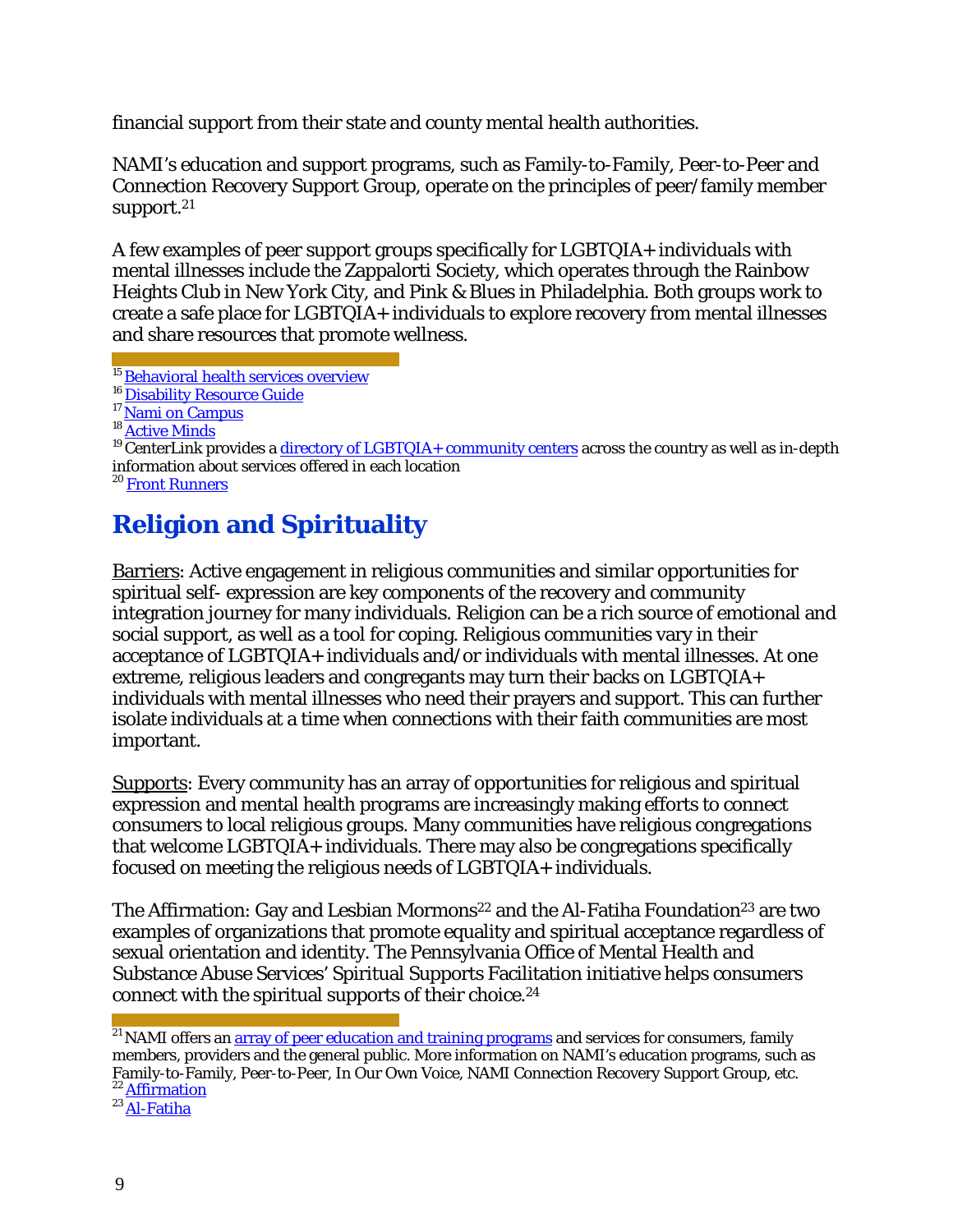#### <sup>24</sup> PA [recovery](http://www.parecovery.org/services_tti.)

## **Barriers Specific to Transgender Individuals**

Transgender individuals often face additional and/or different barriers than the broader LGBTQIA+ community. The few clinical services targeted to gay, lesbian and bisexual individuals with mental illnesses may exclude them. Many legal decisions describe those who change sexual identities as inherently unstable and unsuitable to be parents, with visitations and petitions for joint custody denied. Transgender individuals may have difficulty accessing documents from their former identities – diplomas, work histories, job references, licenses, etc. – due to their name changes. Others report problems in clinical and rehabilitation settings (*e.g.,* when mental health providers refuse to refer to transgender individuals with the appropriate "him" or "her" pronoun, or when groups are allowed to vote on accepting them).

*People accept only the familiar – what they know, what makes them comfortable – and since our identities are the basis of everything we are, everything we do and everything we can become, something new is always a challenge.*

*– Pink & Blues focus group participant*

## A Mental Health and Community Integration Guide for LGBTQIA+ Individuals: What You Need to Know

This 12-page colorful booklet, created by NAMI and the Temple University Collaborative on Community Inclusion, was designed to help answer questions about recovery and community integration for LGBTQIA+ individuals with mental illnesses and their loved ones.

The guide covers a range of key issues such as treatment and rehabilitation, financial support, housing, employment, and peer support with specific information to address the unique needs of LGBTQIA+ individuals embedded throughout.

Community Integration Guide for GLBTQI Individuals: **@nami** 

A Mental Health Recovery and

Go **online** to preview and purchase copies of this booklet.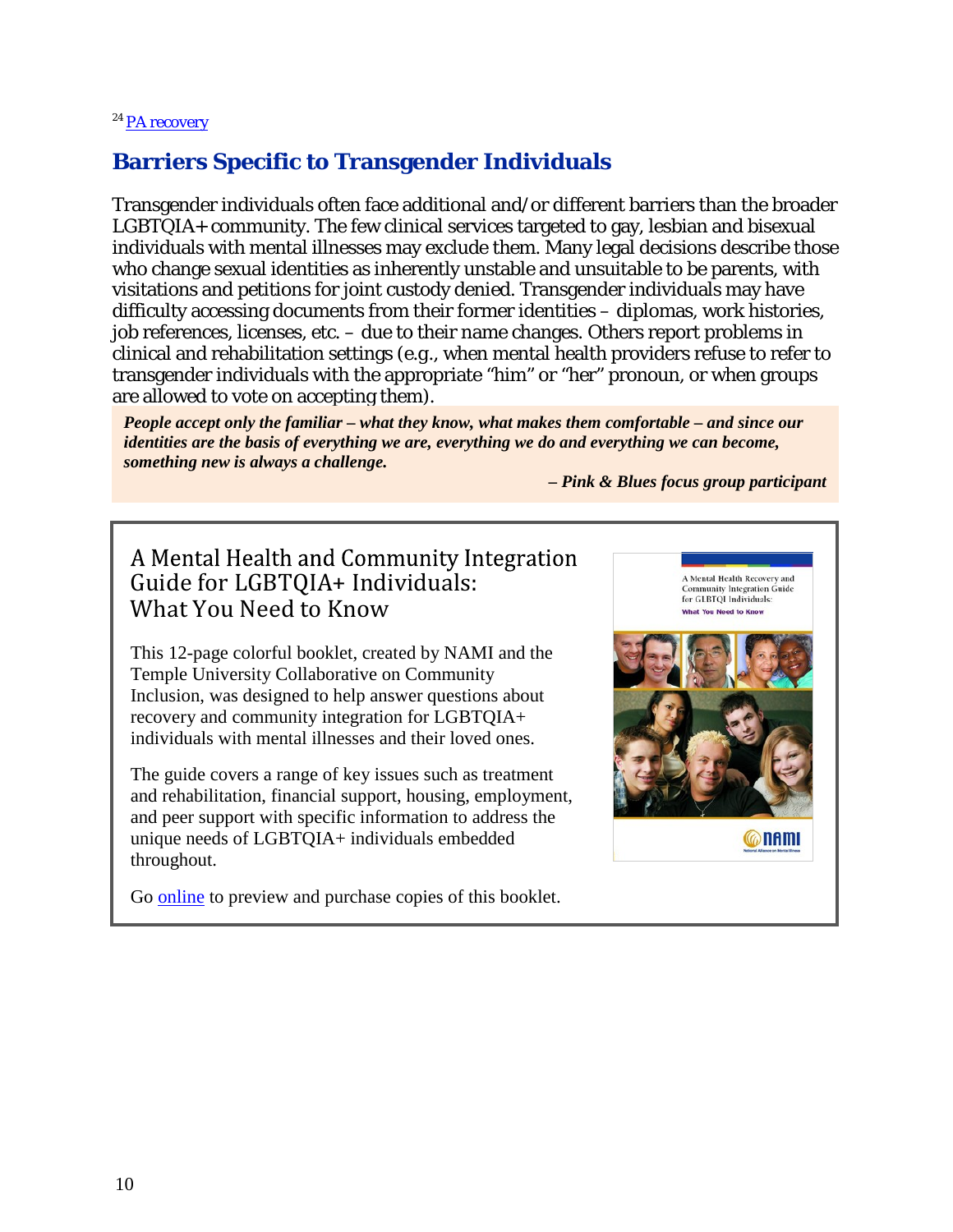## **Improving Services and Supports for LGBTQIA+ Individuals with Mental Illnesses**

There are a variety of ways that policy makers, program managers and practitioners can promote recovery and community integration of LGBTQIA+ individuals with mental illnesses. Mental health service providers and policy makers play an integral role in identifying and eliminating barriers to recovery and community integration. By providing supports to eliminate environmental barriers, providers and policy makers can bring about meaningful changes in the lives of LGBTQIA+ individuals with mental illnesses.

Providing meaningful supports to LGBTQIA+ individuals with mental illnesses can be a complex task. This should include encouraging individuals to decide on their own priorities and helping them find the right mix of mainstream, mental health and/or LGBTQIA+-based supports and services for their specific needs. Working with people to set their own goals and find their own way is at the heart of building effective supports, which in turn will promote recovery and community integration.

The ideas presented here are in practice in a few settings and are under discussion in many others, but most communities are only beginning the process of building recovery and community integration approaches that fully support LGBTQIA+ individuals who have mental illnesses. At the end of this document are additional programmatic and research resources to help support efforts to gather necessary information and act on the recommendations in this section.

## **Changing Policies**

Federal, state and county policies that encourage programs and practitioners to provide equitable and sensitive services to LGBTQIA+ individuals with mental illnesses are especially important.

Below are some key considerations:

- ∗ **Specialized Services:** In some settings, specialized clinical and rehabilitation services targeted to this population of consumers can be important adjuncts to a service system.
- ∗ **"LGBTQIA+ Affirming":** In other settings, counties or states might establish a system in which they could identify and refer individuals to agencies or programs that are "LGBTQIA+ affirming" – having put into place specific practices that ensure clinical and cultural expertise to all LGBTQIA+ clients who seek them out for behavioral health services.
- **Services for Youth:** It is particularly important to ensure that welcoming programs are available for youth who live with mental illnesses and are confronting their sexual and gender identities to build recovery-based lives.
- ∗ **Non-discrimination Enforcement:** Government agencies might provide guidance to mental health providers on the importance of nondiscriminatory practices and the penalties for violating consumers' rights to equitable care. It is important to include sexual orientation and gender identity in non-discrimination statements and policies.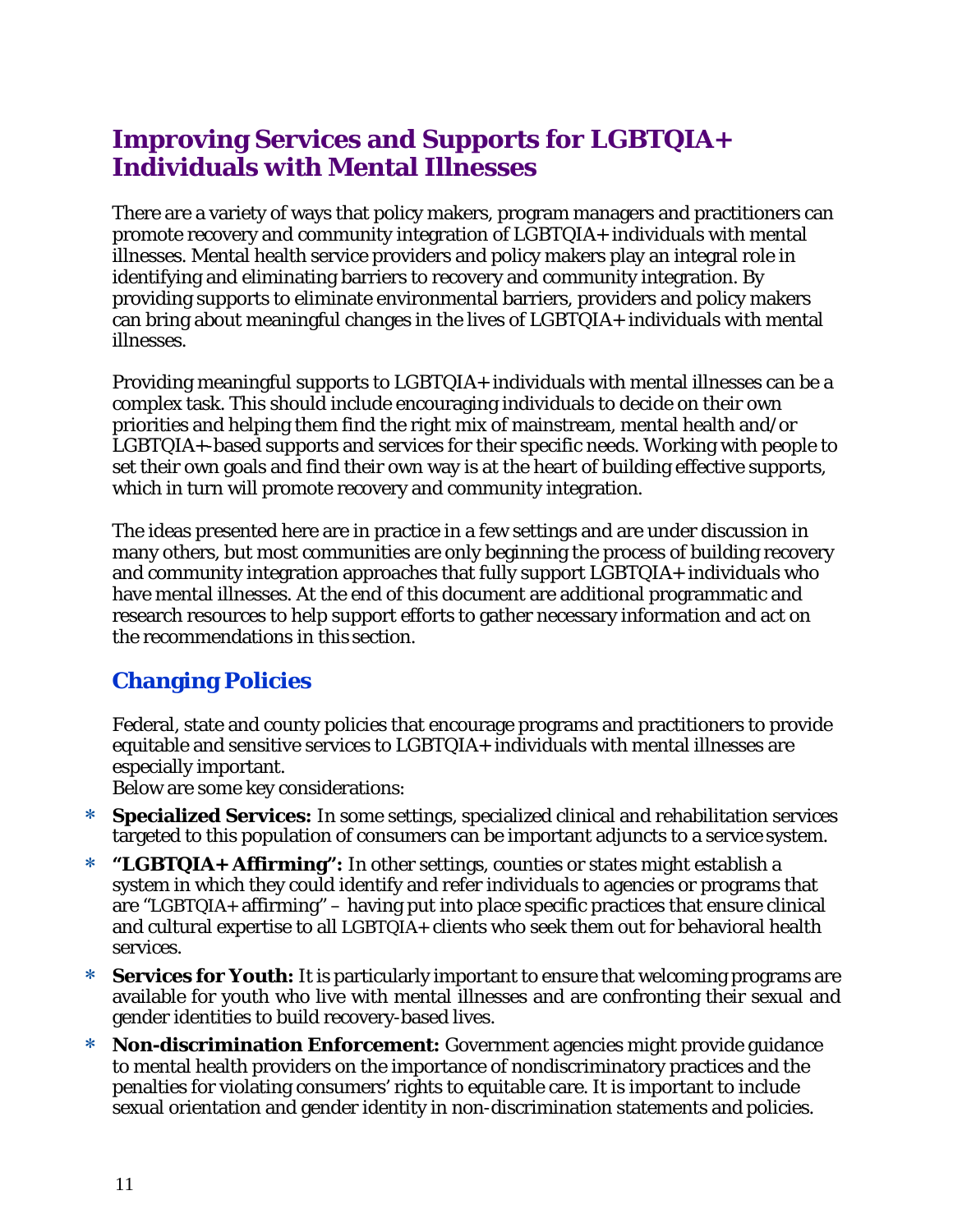## **Revamping Programs**

Agencies can develop their own policies and practices to welcome and effectively engage LGBTQIA+ individuals with mental illnesses, including appropriate staff training, consumer education, a review of language on agency forms and the availability of specialized programming. There are a number of things individual programs can do to create an inclusive, non-hostile environment for LGBTQIA+ individuals with mental illnesses:

- **Seek Input:** Create an advisory board of agency staff and consumers to allow for collaboration of ideas and representative feedback. This can be as specific as an advisory group/taskforce to address the needs of LGBTQIA+ individuals and families or a group with a broader focus on creating avenues for collaboration and feedback with representative participation. For example, the City of Philadelphia Department of Behavioral Health/Mental Retardation Services (DBH/MRS) developed a working group (The Behavioral Health LGBT Initiative) made up of consumers, providers, advocates and DBH/MRS staff to start discussing the behavioral health needs of LGBT communities.25
- ∗ **Use Inclusive Language:** Examine the language used in policies and practice (orally or in printed materials, etc.). Ask whether an individual is in a relationship rather than if he or she is married. Use terms such as partner (vs. spouse), loved one and caregiver to avoid "hetero-normal" language, which can be discriminatory. Avoid using words such as lifestyle, homosexuality and queer, as these may be offensive and inappropriate. Allow individuals to identify their own preferred terms.
- ∗ **Examine Your Image:** There are easy ways to ensure that the environment of a service program conveys that LGBTQIA+ individuals are welcome and supported. Show LGBTQIA+ images (ambiguous or overt) in materials such as ads or on your Web site. Include pamphlets (such as *A Mental Health Recovery and Community Integration Guide for LGBTQIA+ Individuals: What You Need to Know)* or brochures specific to LGBTQIA+ consumers, or even information about other appropriate local services. Make sure the content uses sensitive and inclusive language. Be careful not to overuse symbols such as the rainbow flag, but determine what symbols are common and wellreceived in your community.
- ∗ **Coordination of Services:** Agencies can assure that they are prepared to accept referrals from and make referrals to a wide range of other necessary services to support LGBTQIA+ consumers, including HIV, hormone, addiction and other specialized services from which your clients can benefit. Creating partnerships with LGBTQIA+ focused services, organizations and agencies within your community can help create a referral network to suit the unique needs of LGBTQIA+ individuals.
- **Educational Opportunities:** Education is an important component of the recovery and community integration process. Provide LGBTQIA+-focused mental health and services information to individuals and their families or other supporters through pamphlets,

<sup>25</sup> Learn more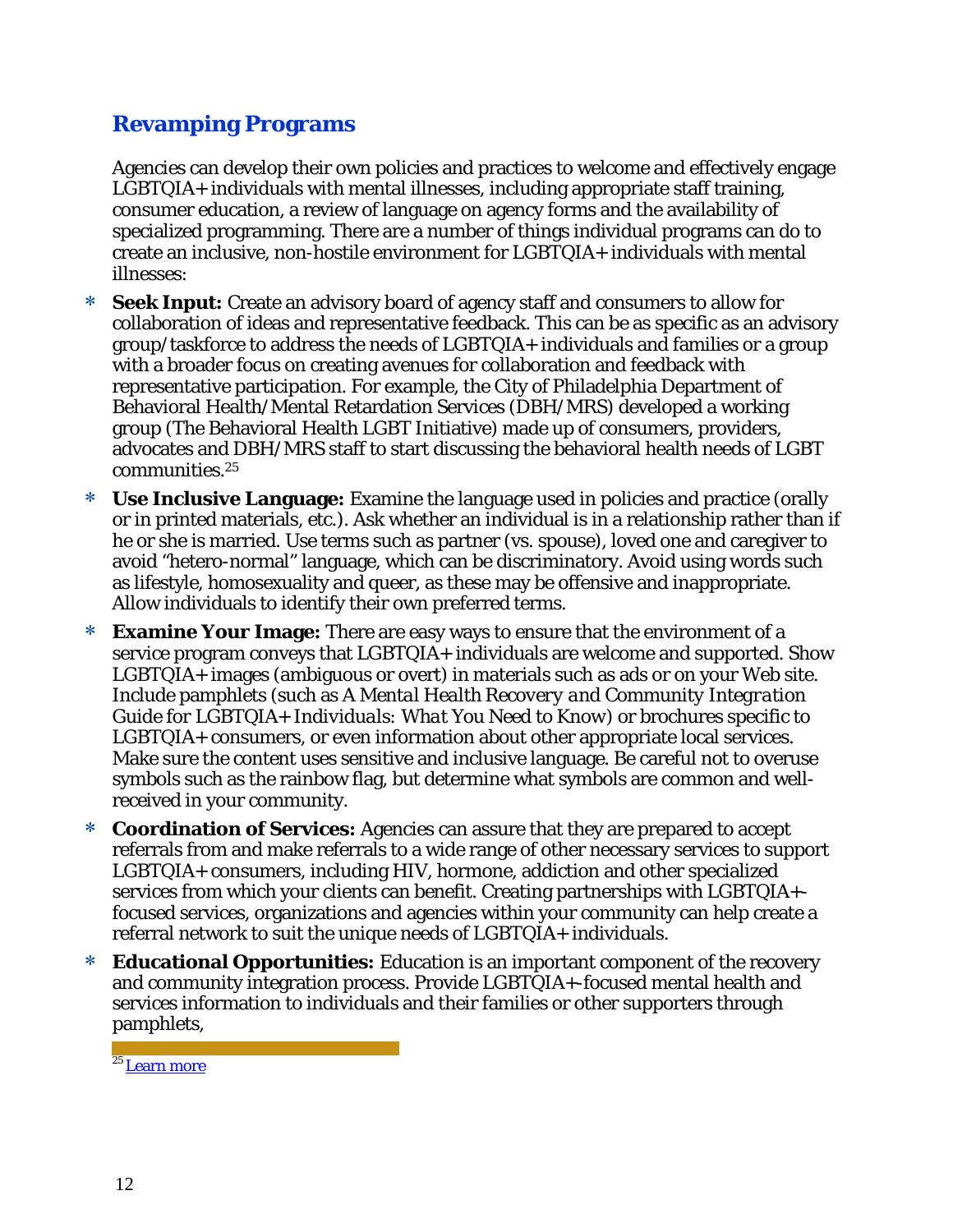information sheets or classes. If built-in education and advocacy opportunities are not appropriate for your agency/program, provide a contact list of organizations such as NAMI; STAR Center; Mental Health America (MHA); Parents, Families and Friends of Lesbians and Gays (PFLAG); National Mental Health Consumers' Self-Help Clearinghouse; Equality Forum; Human Rights Campaign (HRC) and National Gay and Lesbian Task Force (NGLTF).26

## **Preparing Staff**

Staff members in mental health settings – clinical, residential and vocational programs; case management and peer specialist services – are key players in the effort to meet the needs of LGBTQIA+ individuals with mental illnesses. Important issues for staff can be addressed through formal training, presentations from partner agencies, or adding a LGBTQIA+ focus to regular trainings. It is most effective to include LGBTQIA+ individuals in planning and carrying out these trainings. There are a variety of issues to consider in order to ensure that staff is welcoming and supportive:

- ∗ **Challenge Staff to Examine Their Own Beliefs:** Encourage staff to seek out educational opportunities and resources to help them better understand their own beliefs, attitudes and behaviors toward LGBTQIA+ individuals.
- ∗ **Building Understanding:** Support staff in learning and using appropriate language and terms, to understand sexual orientation and gender identity issues (and history) and understand the discrimination faced by many people.
- ∗ **Building Skills:** Staff can be helped to assist individuals with their own chosen process of coming out, of grappling with the implications for family members or friends and with the issues raised by other agency clients.
- ∗ **Learning New Approaches:** Staff may need an opportunity not only to confront their own concerns, but to appropriately address ethical, boundary, confidentiality and record-keeping issues.
- ∗ **Responding to the Community:** Staff may need assistance in developing a stronger advocacy role, working with community members (*e.g*., employers, landlords, pastors and civic leaders, etc.) to promote welcoming communities.

## **Conclusion**

LGBTQIA+ individuals with mental illnesses are entitled to the same range and quality of services, with the same recovery and community integration goals, as everyone else. Policy makers, service agencies and treatment providers are in key positions to achieve a system that better promotes mental health recovery and community integration for LGBTQIA+ individuals with mental illnesses. This document provides a small window into what it takes to build more

<sup>&</sup>lt;sup>26</sup> NAMI (www.nami.org); STAR Center (www.consumerstar.org); MHA (www.mha.org); PFLAG (www.pflag.org); [National Consumer Mental Health Self-Help Clearinghouse;](http://www.mhselfhelp.org/) Equality Forum (www.equalityforum.com); HRC (www.hrc.org); NGLTF (www.thetaskforce.org)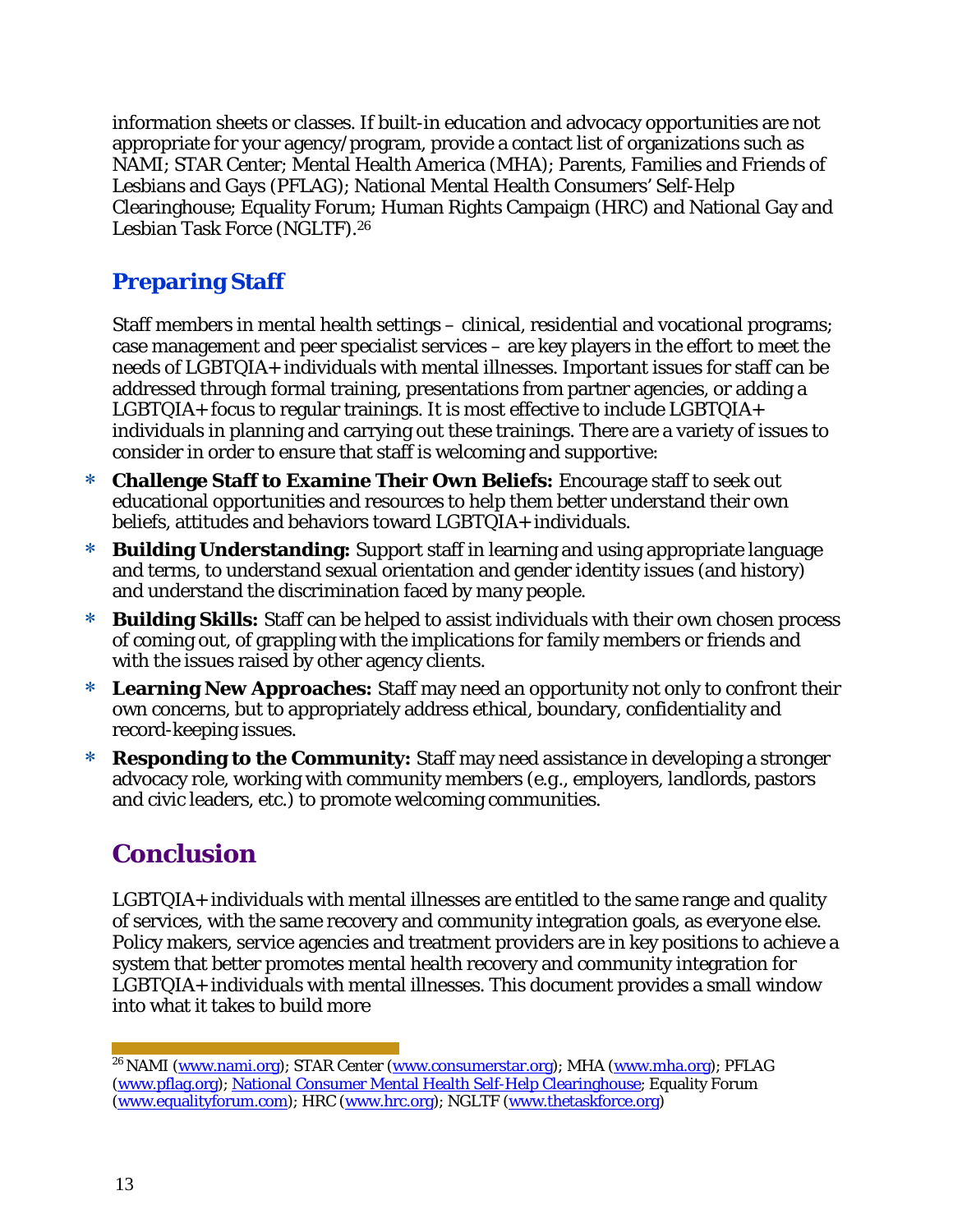effective clinical, rehabilitation and community environments. It is up to policy makers and providers to utilize and expand the list of resources on the following pages, consult and collaborate with community stakeholders, eliminate barriers and increase the availability of high- quality mental health recovery and community integration supports for LGBTQIA+ individuals.

This will afford LGBTQIA+ individuals who have mental illnesses the same opportunities to lead equitable and fulfilling lives.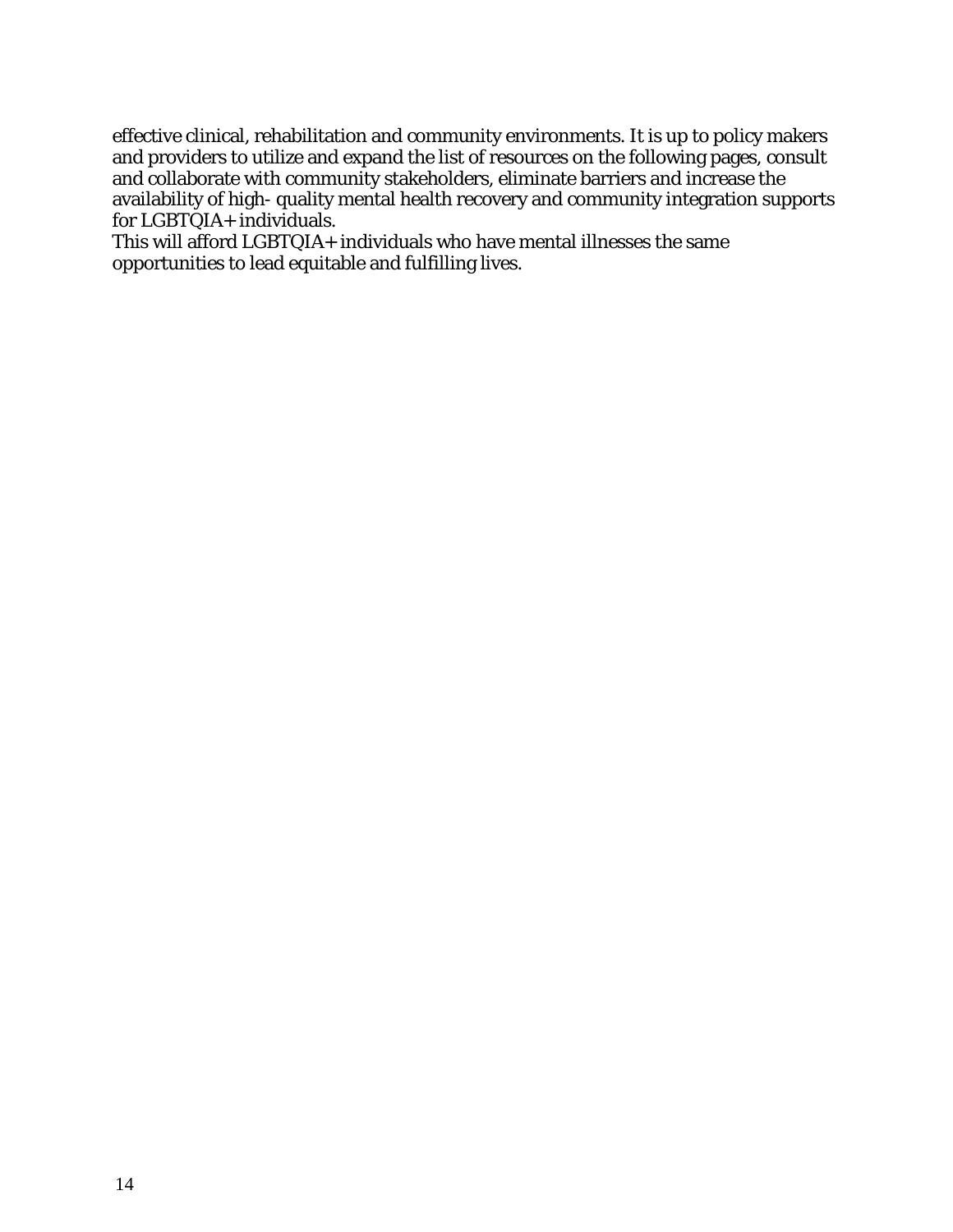## **FURTHER RESOURCES**

## **LGBTQIA+ Mental Health Support Groups**

**Hearts & Ears, Inc.** (Baltimore) [www.heartsandears.org: w](http://www.heartsandears.org/)armly welcomes all sexual and gender minorities with mental illnesses as people who are dually stigmatized for being LGBTQIA+ and having a mental illness.

**Pink & Black Triangle Society** (Los Angeles) [Prtns@aol.com: a](mailto:Prtns@aol.com) different kind of social club, for gays and lesbians with psychiatric disabilities.

**Pink & Blues** (Philadelphia): creating a safe place for LGBTQIA+ folks to explore recovery from mental illnesses and share resources that promote wellness.

**Rainbow Heights Club** (New York) [www.rainbowheights.org: a](http://www.rainbowheights.org/) safe and supportive environment of socializing, activities, support groups and communal meals. Rainbow Heights Club offers a resource on cultural competency for mental health services staff. To download this guide – *Enhancing LGBT Cultural Competency: [Welcoming Lesbian,](http://www.rainbowheights.org/resources.html)  [Gay, Bisexual and Transgender Clients in Mental Health](http://www.rainbowheights.org/resources.html)*

**Zappalorti Society** (New York): a self-help/ peer support group. Contact Rainbow Heights Club for more information ((718) 852-2584 or info@rainbowheights.org)

#### **Mental Health Programs and Services**

There are LGBT-affirmative programs within various inpatient and outpatient mental health services, especially in or near major metropolitan areas. Some examples of such programs:

**Columbia Center for Lesbian, Gay and Bisexual Mental Health** (New York): (212) 326-8441 or (212) 874-2702

**The Community Living Room** (Philadelphia) a program of [CO-MHAR](http://www.comhar.org/) Inc.: (215) 569-8414 or

**The LesBiGay and Transgender Affirmative Program for Individuals with Chronic Mental Illness** (Brooklyn, N.Y.)

**LGBT-Focus Unit at San Francisco General Hospital** (San Francisco): (415) 647- 6393

**Lighthouse Community Support Program, Sexual Minorities Support Group** (Minneapolis): (612) 879-5474

**[Persad Center Inc.](http://www.persadcenter.org/)** (Pittsburgh): (412) 441-9786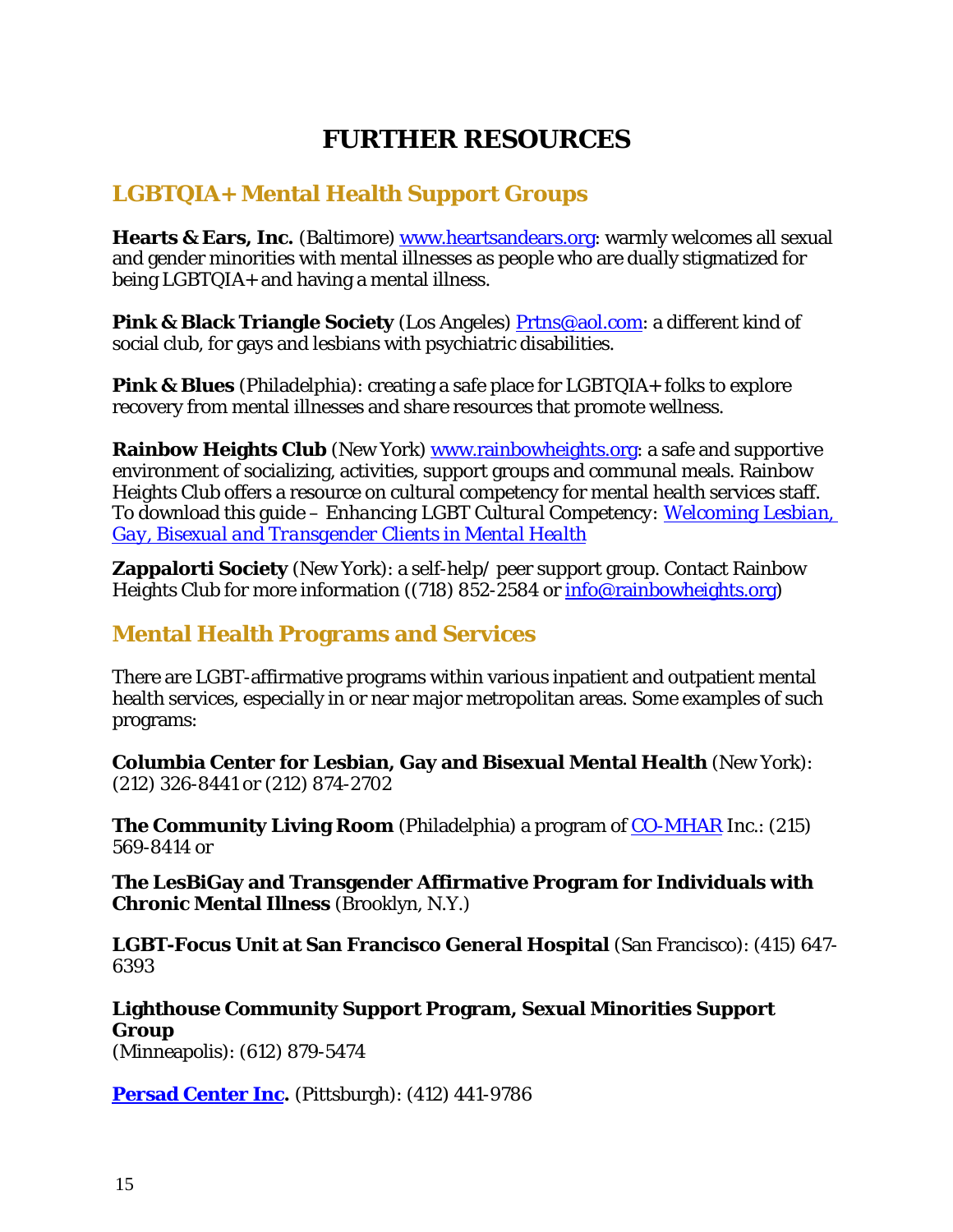#### **Team II, Monterey Clinic** (San Francisco): (415) 337-4795 or (718) 875-1420

#### **Web Sites**

**[Advocates for Youth](http://www.youthresource.com/) American Psychological Association [Policy Statements](http://www.apa.org/pi/lgbc/policy) on Lesbian and Gay Issues Association of [Gay and Lesbian Psychiatrists](http://www.aglp.org/index.html) [Bisexual Resources Center](http://www.biresource.org/) [Gay and Lesbian Medical Association](http://www.glma.org/) [The Gay, Lesbian & Straight Education Network](http://www.glsen.org/) [Gender Public Advocacy](http://www.gpac.org/) Coalition [Human Rights Campaign](http://www.hrc.org/issues/workplace.asp) [Lesbians With Depression](http://www.onelist.com/subscribe/LesbiansWDepression) [NAMI LGBTQIA+](http://www.nami.org/glbt) Resources [National Coalition for LGBT Health](http://www.lgbthealth.net/) National Gay and Lesbian Task Force [\(NGLTF\)](http://www.thetaskforce.org/) [National Youth Advocacy Coalition](http://www.nyacyouth.org/) Parents, Families and Friends of Lesbians and Gays [\(PFLAG\)](http://www.pflag.org/)**

**PFLAG Transgender Network (TNET)**

#### **Call Centers**

**Youth Talk line** (ages 23 and under; Mon-Sat 9:30pm -12am EST, Tues 7pm -12am EST) 1 (800) 96YOUTH (96884)

**Rainbow Youth Hotline** 1 (877) LGBT-YTH (542-8984)

**LGBTQIA+ National Hotline** 1 (888) THE-GLNH (843-4564)

**[Trevor Suicide Prevention Line](http://www.thetrevorproject.org/)** 1 (800) 850-8078,

**[NAMI](http://www.nami.org/glbt) National Help Line** 1 (800) 950-NAMI (6264)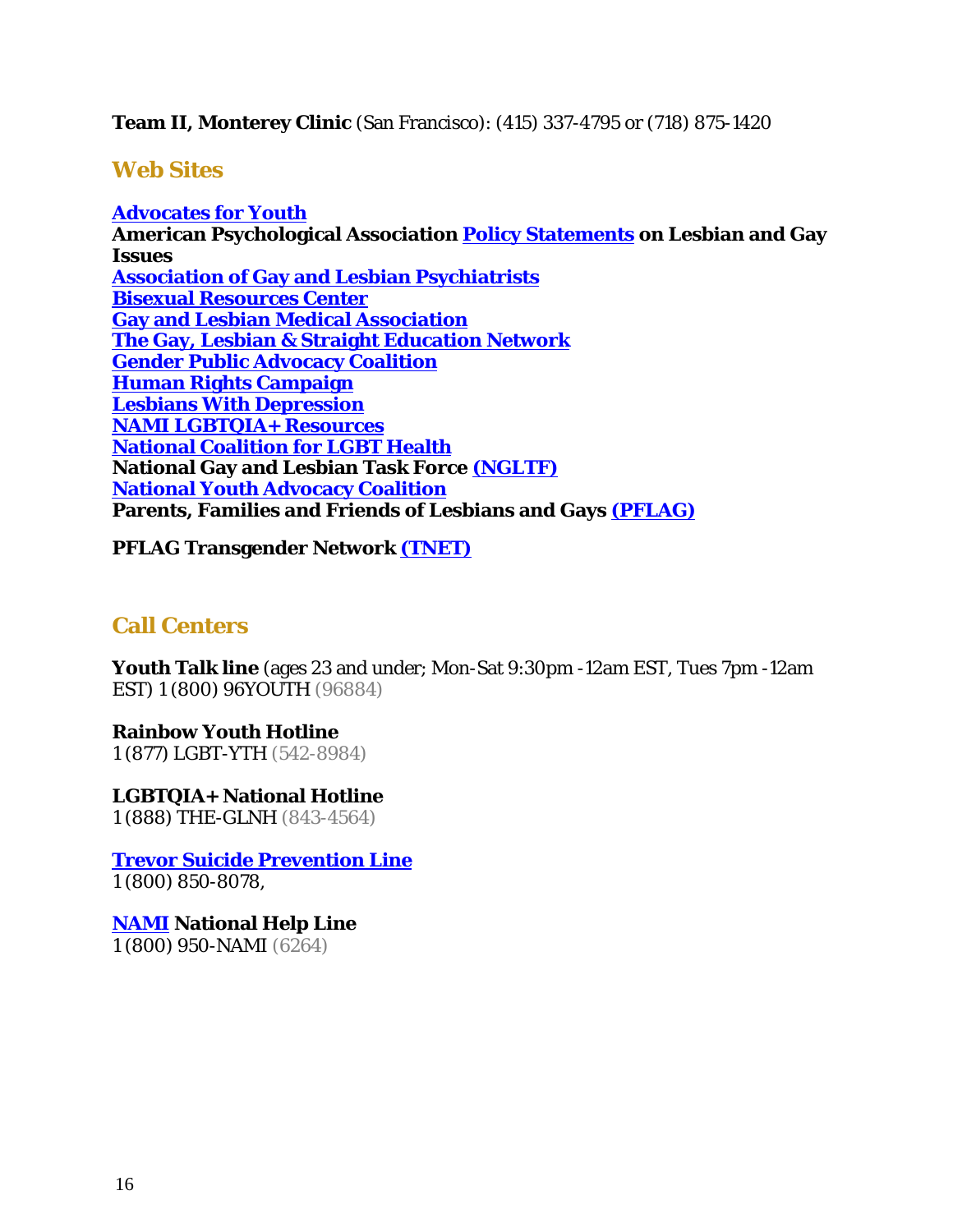#### **LGBTQIA+ Mental Health Care Service Improvement Manuals**

- ∗ Enhancing Cultural Competence: Welcoming Lesbian, Gay, Bisexual and Transgender Clients in Mental Health Services. A joint project by: Planned Parenthood Mid-Hudson Valley, Inc., Mental Health Association in Ulster County Inc., and the [University of](http://www.rainbowheights.org/documents/welcomingLGBTconsumersintomentalhealthserv%20icespacket.pdf)  [Maryland Center for Mental Health Services Research.](http://www.rainbowheights.org/documents/welcomingLGBTconsumersintomentalhealthserv%20icespacket.pdf)
- ∗ Community Generated Recommendations to Improve the Behavioral Health Services Provided to Lesbian, Gay, Bisexual, and Transgender Persons in Philadelphia was developed by the Behavioral Health LGBT Initiative Workgroup for the Department of Behavioral Health/Mental Retardation Services (www.nami.org/TextTemplate.cfm?Section=Multicultural\_Support1&Template=/Cont entManagement/ContentDisplay.cfm&ContentID=46095).

#### **Publications**

- American Psychological Association, Task Force on Gender Identity and Gender Variance (2009). *Report of the Task Force on Gender Identity and Gender Variance*. Washington, D.C.: Author.
- Cochran, S.D., Sullivan, J.G., & Mays, V.M. (2003). Prevalence of mental disorders, psychological distress and mental health services use among lesbian, gay and bisexual adults in the United States. *Journal of Consulting and Clinical Psychology*, 71, 53-61.
- DeAngelis, T. (2002) Emerging Issues in Research on Lesbians' and Gay Men's Mental Health: Does Sexual Orientation Really Matter? *American Psychologist*, 56, (11). 932- 947.
- D'Augelli, A.R. (2002). Mental health problems among lesbian, gay, and bisexual youths ages 14 to 21. *Clinical Child Psychology and Psychiatry*, 7, 433-456.
- Denny, D. (2004). Changing models of transsexualism. *Journal of Gay & Lesbian Psychotherapy*, 8, 25-40.
	- Dworkin, S. (2001). Treating the bisexual client. *Journal of Clinical Psychology*, 57, 671- 680.
- Eubanks-Carter, C., Burckell, L.A., Goldfried, M.R. (2005). Enhancing therapeutic effectiveness with lesbian, gay, and bisexual clients. *Clinical Psychology: Science and Practice*, 12, 1-18.
- Feinberg, L. (2001). Trans health crisis: For us it's life or death. *American Journal of Public Health*, 91, 897-900.
- Garofalo, R., *et al*. (2006). The association between health risk behaviors and sexual orientation among a school-based sample of adolescents. *Pediatrics,* 101, 895-902.

Green, B. (1994). Ethnic-minority lesbians and gay men: Mental health and treatment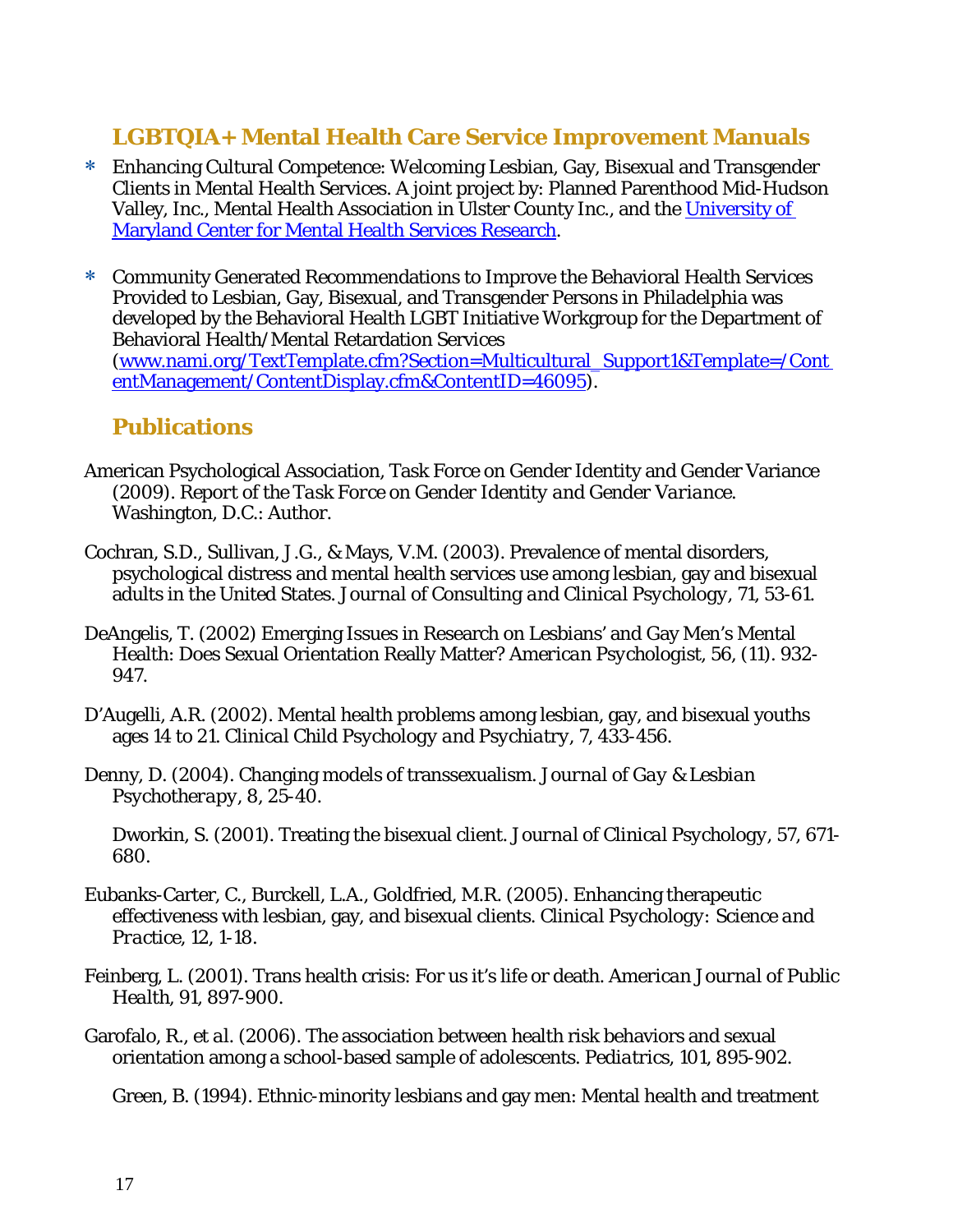issues.

*Journal of Consulting and Clinical Psychology*, 62, 243-251.

- Harris, H.L., Licata, F. (2000). From fragmentation to integration: Affirming the identities of culturally diverse, mentally ill lesbians and gay men. *Journal of Gay & Lesbian Social Services*, 11, 93-103.
- Harris Interactive and GLSEN. (2005). From Teasing to Torment: School Climate in America, A Survey of Students and Teachers. New York: GLSEN.
- Hart, T.A., Heimberg, R.G. (2001). Presenting problems among treatment-seeking gay, lesbian, and bisexual youth*. Journal of Clinical Psychology*, 57, 615-627.

Hellman, R.E., & Drescher, J. (2004). *Handbook of LGBT Issues in Community Mental Health*. Binghamton, N.Y.: Haworth Medical Press.

- Hellman, R.E., Sudderth, L., Avery, A.A. (2002). Major mental illness in a sexual minority psychiatric sample. *Journal of the Gay and Lesbian Medical Association,* 6, 97-206.
- Herek, G.M., Gillis, J.R., Cogan, J.C. (1999). Psychological sequelae of hate crime victimization among lesbian, gay, and bisexual adults. *Journal of Consulting and Clinical Psychology,* 67, 945-951.
- Hogan, M. F. (2003). The President's New Freedom Commission: Recommendations to Transform Mental Health Care in America. *Psychiatric Services* 54(11): 1467.
- Huygen, Christian (2006). Understanding the Needs of Lesbian, Gay, Bisexual, and Transgender People Living With Mental Illness. *Medscape General Medicine*, 8(2).
- Kilgore, H., Amin, K., Baca, L., Sideman, L., Bohanske, B. (2005). Psychologists' attitudes and therapeutic approaches to gay, lesbian, and bisexual issues continue to improve: An update. Psychotherapy: Theory, Research, Practice, Training, 42, 395-400.
- Kitts, R.L. (2005). Gay adolescents and suicide: Understanding the association. Adolescence, 40, 621628.
- Laumann, E.O., Gagnon, J.H., Michael, R.T., & Michaels, S. (1994). *The social organization of sexuality: Sexual practices in the United States*. Chicago: University of Chicago Press.
- Lucksted, A. (2004). Lesbian, gay, bisexual and transgender people receiving services in the public mental health system: Raising issues. *Journal of Gay & Lesbian Psychotherapy,*  8, 25- 42.
- Luckstead, A., Elven, J., Pendegar, E. Enhancing LGBT Cultural Competency: Welcoming Lesbian, Gay, Bisexual and Transgender Clients in Mental Health Services.
- Meyer, I. (2003). Prejudice, social stress, and mental health in lesbian, gay, and bisexual populations: Conceptual issues and research evidence. *Psychological Bulletin*, 129, 674- 697.